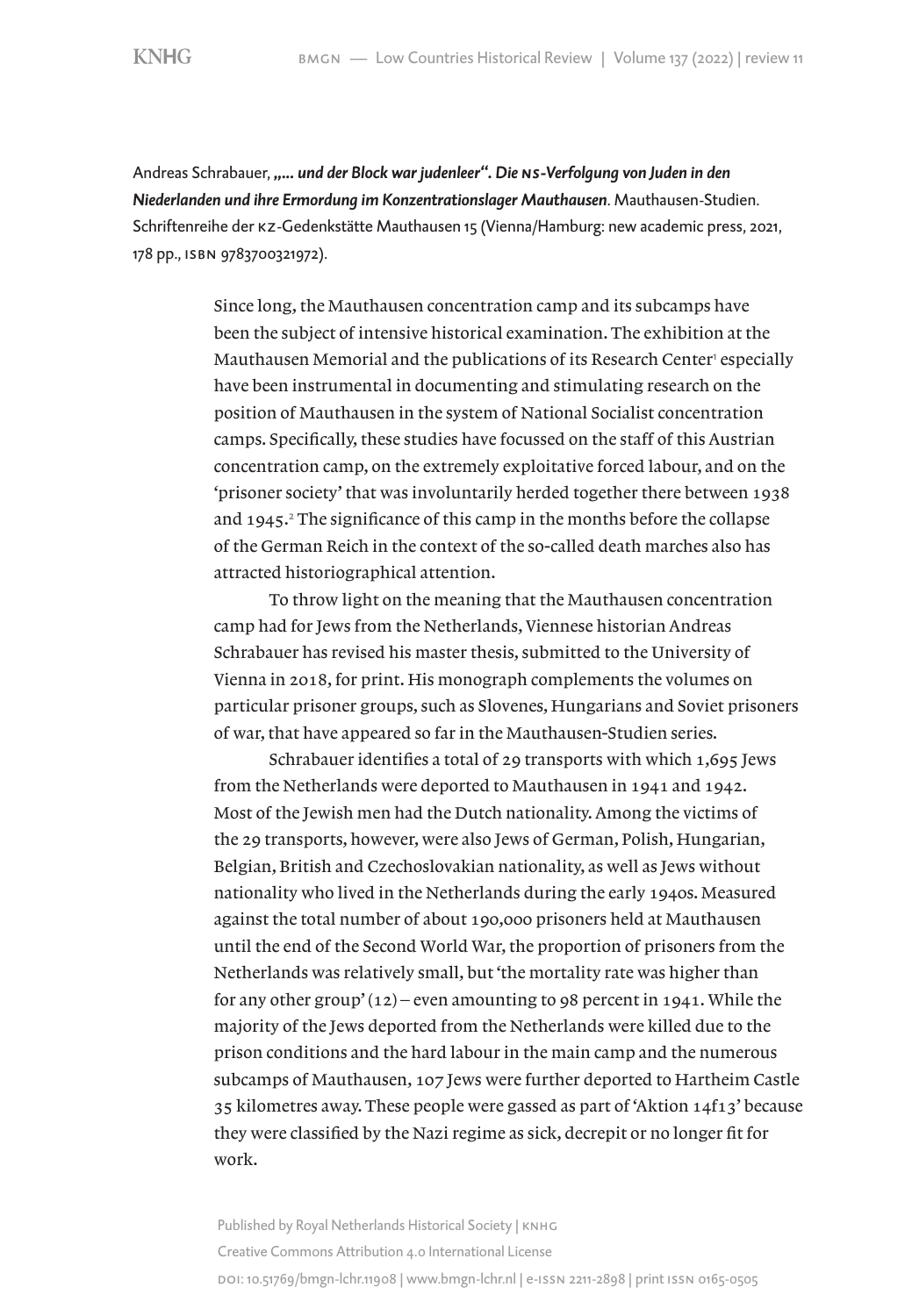The two aspects that form the title of the book, namely the persecution of Jews in the Netherlands and their fate in Mauthausen, are not treated evenly by the author. In quantitative terms, the focus is clearly on the National Socialist occupation policy. Schrabauer specifically addresses the repressive measures taken by the German occupiers in the Netherlands since the suppression of the strike of February 1941. These harsh policies were imposed by the offices of Reich Commissioner Arthur Seyß-Inquart and the ss apparatus under the Higher ss and Police Leader Hanns Albin Rauter. In this first part of his study, the author confines himself to summarising the current state of research without presenting substantially new results. With good reasons, he associates the deportations to Mauthausen, which took place before the mass deportations to the extermination camps in Eastern Europe started, with the 'increasingly repressive occupation policy regulations' (97) with which the occupying power in the Netherlands wanted to speed up the social segregation of the Jewish population.

The fate of the Jews deported from the Netherlands to Mauthausen accounts for less than a quarter of Schrabauer's book. From a historiographical point of view, however, this aspect represents the more valuable part of the study. In addition to records of the United States Holocaust Memorial Museum and the NIOD Institute for War, Holocaust and Genocide Studies, the author was able to evaluate the metadatabase and the access lists kept by the Concentration Camp Memorial on the prisoners in Mauthausen. On this basis, he traces the various arrest actions and the 29 deportations from the Netherlands to Mauthausen. In addition, the data analysis makes it possible to determine that the Jews who were deported from the Netherlands in 1941 made up a share of almost 67 percent among the Jewish concentration camp prisoners at Mauthausen. Finally, significant quotations lead to oppressive insights into the suffering of Jewish concentration camp prisoners from the Netherlands in Mauthausen. The Dutchman Engel Maat, for example, summarised his memories after the war as follows (145): 'The Jews had to work very hard all day. Loading and unloading wheelbarrows with stone and sand, transporting the whole thing at a run and then running back again. The ss and the Kapos also beat these poor miserables. Sometimes they were "chased" through the "chain of posts"'. Jews were shot by ss guards

1 See its self-portrayal on '[https://www.](https://www.mauthausen-memorial.org/en/History/Research-Center) [mauthausen-memorial.org/en/History/](https://www.mauthausen-memorial.org/en/History/Research-Center) [Research-Center.](https://www.mauthausen-memorial.org/en/History/Research-Center) See also the contribution 'Mauthausen – Stammlager' by Florian Freund and Bertrand Perz in Wolfgang Benz and Barbara Distel (eds.), *Der Ort des Terrors. Geschichte der nationalsozialistischen Konzentrationslager* 4 (Munich 2006) and *Die Geschichte des Konzentrationslagers Mauthausen. Dokumentation*

(Vienna 2006) by Hans Maršálek who had himself been a prisoner of the concentration camp.

2 For this purpose, the first two of four volumes of the series 'Europa in Mauthausen', which focus on the experiences and memories of the prisoners, were published in 2021. These can be accessed in full text at [https://www.vr-elibrary.de/series/](https://www.vr-elibrary.de/series/maut) [maut.](https://www.vr-elibrary.de/series/maut)